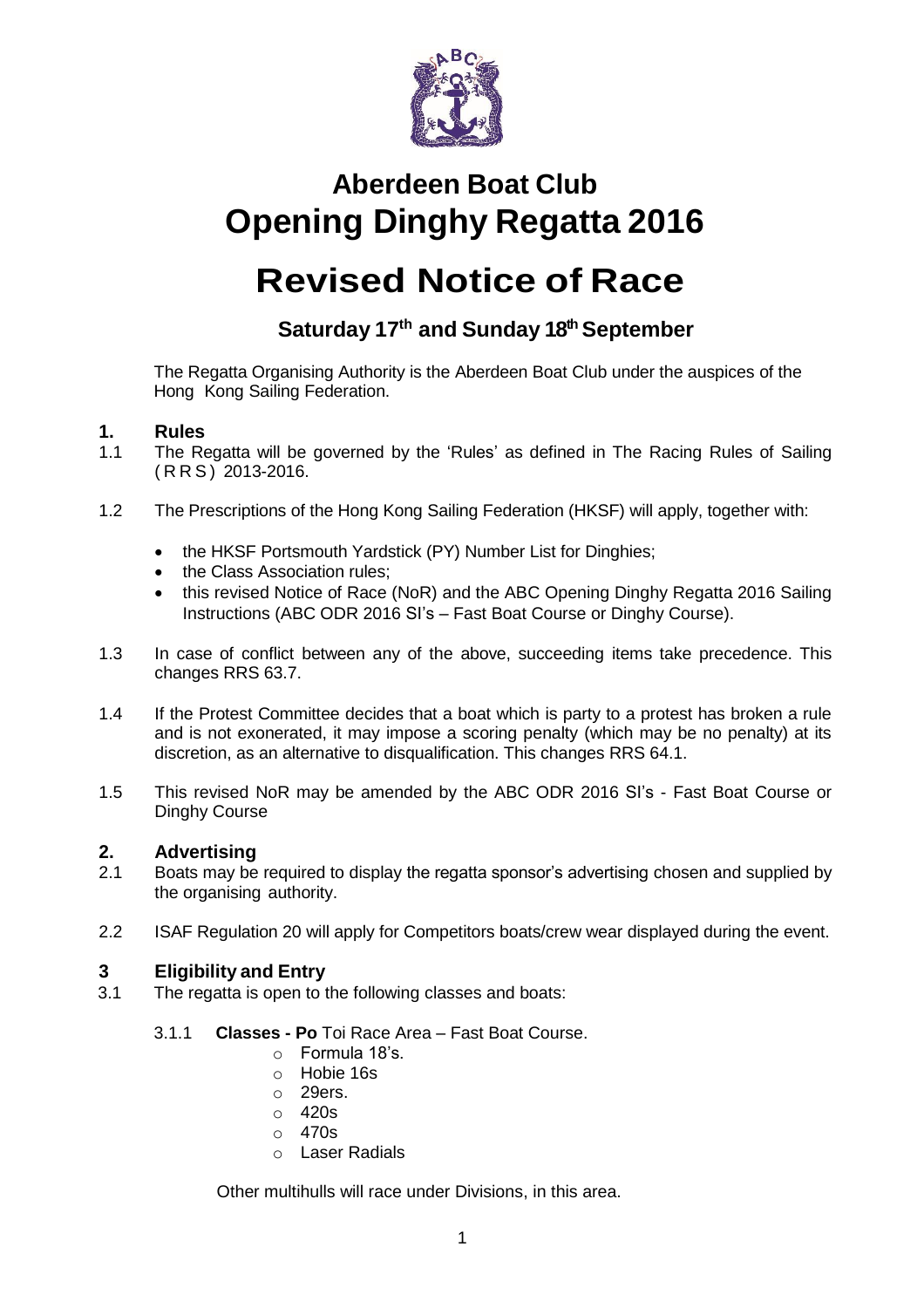- 3.1.2 **Classes**  Repulse Bay / Chong Hom Wan / Stanley Bay Race Area Dinghies Course.
	- o Optimists
	- $\circ$  Access 303(w), Access 2.3 and 2.4-m.

Other dinghies, including lasers will race under Divisions.

#### 3.1.3 **Divisions**

- In the Po Toi Race Area other multihulls will race in a Multihull Division under PY handicap. The divisions includes the classes sailing the same course.
- In the Repulse Bay / Chong Hom Wan / Stanley Bay Race Area all other dinghies, in two divisions under PY handicap. The divisions includes the classes sailing the same course.
- 3.2 Boats from other classes may also be considered by the Race Committee on application, by 1700 hrs on Saturday 10<sup>th</sup> September.
- 3.3 A class or division will consist of a three boat minimum, except two for Access dinghies.
- 3.4 Eligible boats are dinghies with handicaps issued by HKSF or RYA.
- 3.5 Boats without PY ratings may be accepted by and have PY ratings allocated for the regatta at the discretion of the Race Committee. Any such allocation will not be subject to protest.
- 3.6 Entry may be made by submitting a completed online entry form and Declaration of helm form to the Club before 1700 hrs on Saturday 10<sup>th</sup> September. Late entries may be accepted up to Thursday 15th September but will be subject to an additional late entry fee of 50% of the class entered.
- 3.7 Class and Division Lists will be published on the event website at 1700 hrs on Thursday 15<sup>th</sup> September.
- **3.8 Entry forms without full sail numbers will not be accepted. Entrants will not be allowed to change sail numbers except under special circumstances agreed in writing using the official Sail Number Change Form with the Organising Authority. The deadline is Thursday 15th September – 1800 hrs.**

#### **4. Entry Fees**

4.1 The entry fees will be as follows:

| $\bullet$ Multihulls :     | \$350 |
|----------------------------|-------|
| • Dinghies: double-handed: | \$350 |
| • Dinghies: single-handed: | \$250 |

### **5. Schedule and Course Locations**

#### 5.1 **Saturday:**

- A briefing will be held on the Saturday morning at Middle Island before racing.
- Formula 18s, Hobie 16's, 29ers, 420's , 470's & Laser Radials and other multihulls will have no more than six races in the area to the west of Po Toi Island. The first warning signal will be at **1055 hrs.**
- Dinghies: Optimists, Lasers, Access boats and other dinghies will have no more than six races in the areas around Repulse Bay, Chung Hom Wan (Chung Hom Bay) or Stanley Bay. The location will be at the discretion of the Race Officer and will be indicated on the day. The first warning signal will be at **1055 hrs.**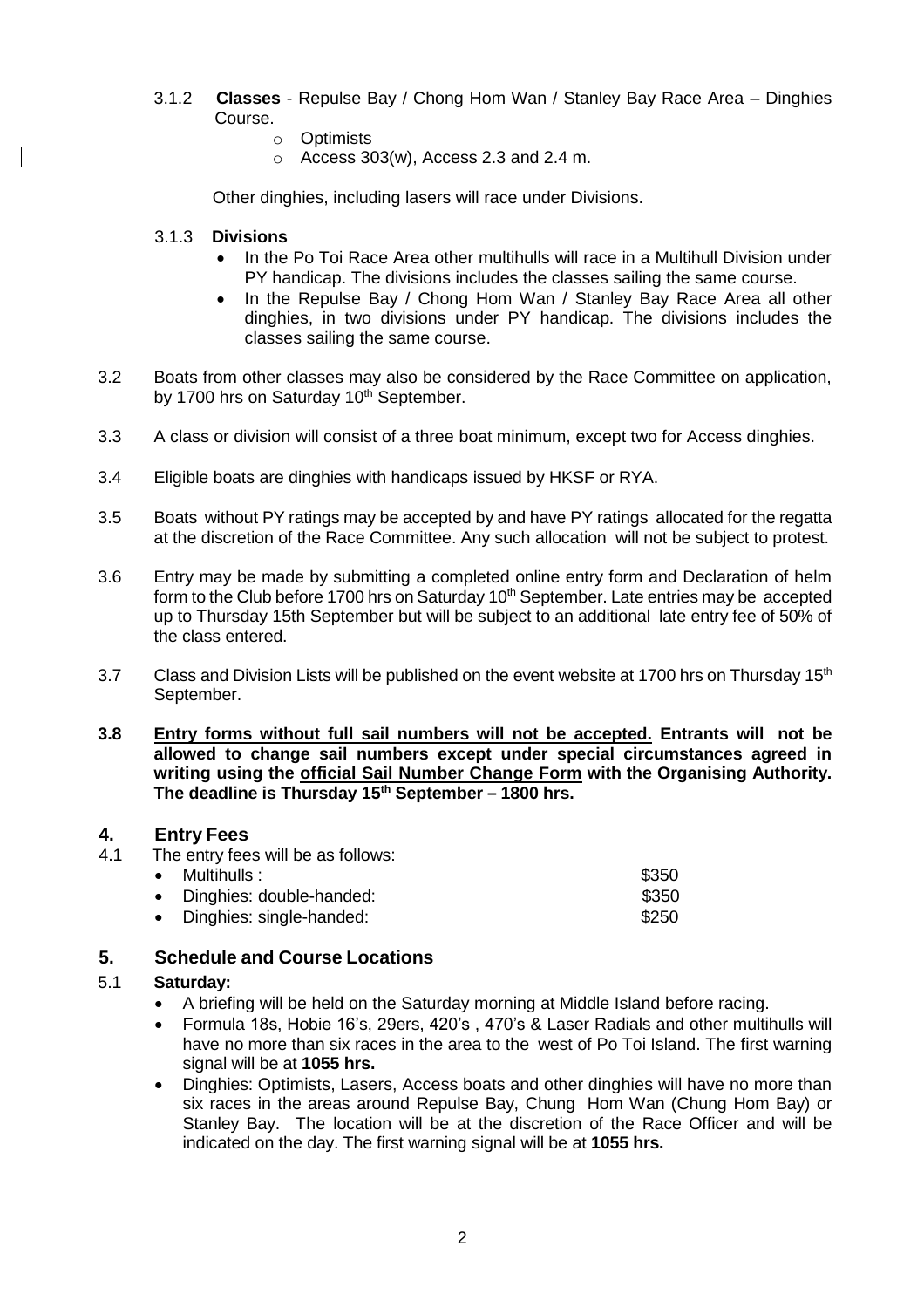#### 5.2 **Sunday:**

- Formula 18s, Hobie 16's, 29ers, 420's, 470's and Laser Radials will have no more than five races in the areas around west of Po Toi Island. The first warning signal will be at **1055 hrs.**
- Dinghies: Optimists, Access boats and other dinghies will have no more than six races in the areas around Middle Island, Repulse Bay, Chung Hom Wan (Chung Hom Bay) or Stanley Bay. Actual location will be at the discretion of the Race Officer and will be indicated on the day. The first warning will be at **1055 hrs.**

# **6. Sailing Instructions**

The ABC ODR 2016 SI's Fast Boat Course or Dinghy Course will be available for downloading from the event website no later than Monday 12th September at 1800 hrs.

#### **7. Venue**

The ABC main club house and Middle Island club house will be used by the Organising Authority. Racing will take place to the South and East of Hong Kong Island.

#### **8. Registration**

Registration will be completed by sending the signed Declaration Form to the ABC Sailing Office before 1700 hrs on Wednesday 14<sup>th</sup> September. Class Flags and bib stickers (if required) will be handed out at the briefing on Saturday morning prior to the regatta.

#### **9. PenaltySystem & Protests**

9.1 For all Classes and Divisions Rule 44.1 is changed so that the Two-Turn Penalty is replaced by the One-Turn Penalty.

#### 9.2 **Exoneration Penalty**

- 9.2.1 A boat that may have broken a rule may, after finishing the race concerned and before the start of a related protest hearing, notify the Race Committee that she accepts a 20% scoring penalty, except the minimum scoring penalty shall be 3 places. This changes Rule 44.3(c).
- 9.2.2 The Exoneration Penalty is not available for a breach of Rule 2 or of class rules or for gross misconduct under Rule 69. Nor is it available to a boat that caused injury or serious damage, or gained a significant advantage by her breach of the rules:
- 9.2.3 When an Exoneration Penalty is accepted:
	- a) Neither the boat nor the Protest Committee may then revoke or r emove the penalty.
	- b) The boat shall not be penalised further in a protest hearing when the Protest Committee decides that the exoneration penalty was appropriate to the facts found and the appropriate rules.

# **10. Scoring**

There will be 1 discard for 5 or more completed races.

#### **11. Safety & Support Boats.**

ABC support boats may be suitably marked with the sponsors or event branding.

#### **12. Minimum Safety Requirement**

- 12.1 Boats must comply with their class rules regarding safety requirements.
- 12.2 No boat be ranked as a starter unless all persons on board are wearing personal buoyancy, throughout the race.